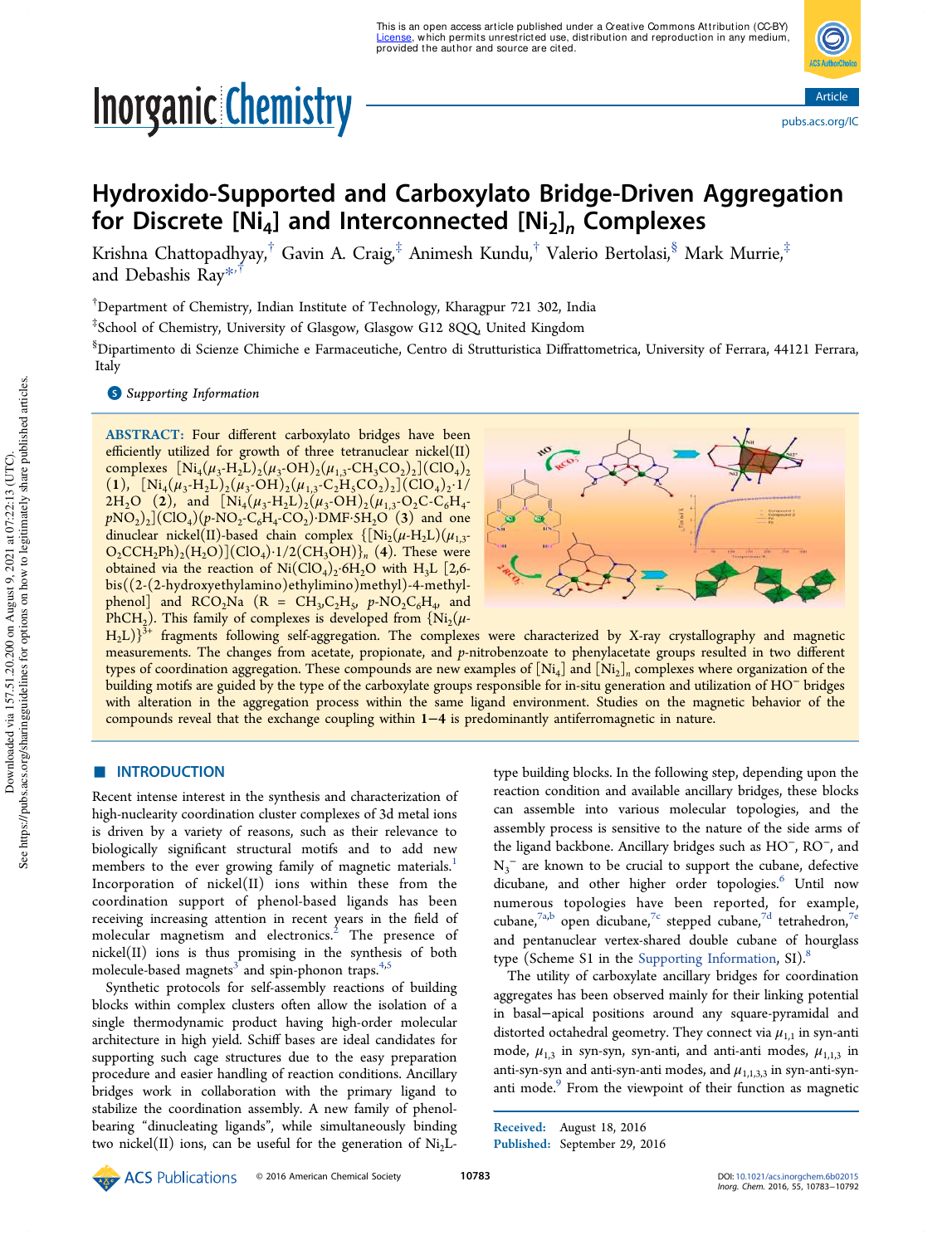# Chart I. Metal Binding Modes of Ligand  $H_3L$



couplers, the syn-syn and anti-anti modes of binding result in antiferromagnetic interactions.

In the present course of work, we investigated the coordination behavior of a new Schiff base ligand  $H_3L$  (Chart I; 2,6-bis((2-(2-hydroxyethylamino)ethylimino)methyl)-4 methylphenol) toward nickel(II) ions in solution, followed by isolation of the products in the solid state. The ligand  $H_3L$  is new in coordination chemistry; only a group of  $[Cu_6]$ complexes has been reported by our group with dumbbellshaped topologies.<sup>10</sup> The bridging properties of carboxylateand solvent-derived hydroxide groups (Scheme S2) have been exploited to stabilize cluster-like coordination aggregates. In the presence of carboxylate anions the Schiff base remains in the  $H_2L^-$  form and binds three nickel(II) ions in  $\mu_3$  forms.

Herein, we report two unique carboxylate coordinationdriven self-organization reactions for the synthesis of three tetranuclear nickel(II) complexes  $\rm [Ni_4(\mu_3-H_2L)_2(\mu_3\text{-}OH)_2(\mu_{1,3}\text{-}$  $O_2CR)_2]^2$ <sup>+</sup>  $[R = -CH_3, 1; -C_2H_5, 2; -C_6H_4-NO_2, 3]$  and a polynuclear chain compound  $\{[\text{Ni}_2(\mu \cdot \text{H}_2 \text{L})(\mu_{1,3} - \mu_{2} \cdot \mu_{2} \cdot \mu_{3} \cdot \mu_{1,4}]$  $O_2CCH_2Ph)_2(H_2O)](ClO_4)·1/2(CH_3OH)$ <sup>n</sup> (4) containing a different type of  $\{Ni_2\}$  repeating unit bound to H<sub>2</sub>L<sup>-</sup>. The complexes have been isolated and crystallographically characterized, and their magnetic properties have been studied.

#### **EXPERIMENTAL SECTION**

Materials. The solvents and chemicals used in this work were obtained from commercial sources like SRL, India, Sigma-Aldrich, and Loba Chemie Laboratory Reagents & Fine Chemicals, India. Sources: Sodium acetate, propionic acid, and phenylacetic acid from SD Finechem Limited and *p*-nitrobenzoic acid from Alfa Aesar. The chemicals used in this work were reagent-grade materials and used as received without further purification. Nickel(II) perchlorate hexahydrate was freshly prepared by treating hydrated nickel(II) carbonate (11.89 g, 0.1 mol) with 1:1 aqueous solution of perchloric acid. Sodium propionate, sodium *p*-nitrobenzoate, and sodium phenylacetate were prepared by treating propionic acid (0.15 g, 2.0 mmol), *p*-nitrobenzoic acid (0.33 g, 2.0 mmol), and phenylacetic acid (0.27 g, 2.0 mmol) with sodium hydroxide (0.08 g, 2.0 mmol), followed by concentration and crystallization on a water bath. 2,6-Diformyl-4-methylphenol was synthesized following a literature procedure with modification providing better yield.<sup>1</sup>

Synthesis of Ligand H<sub>3</sub>L [2,6-Bis{(2-(2-hydroxyethylamino)ethylimino)methyl}-4-methylphenol]. To a MeOH solution (10 mL) of 2,6-diformyl-4-methylphenol (1.0 g, 6.1 mmol) in a roundbottom flask was added a MeOH solution (10 mL) of *N*- (hydroxyethyl)ethylenediamine (1.3 g, 12.2 mmol) dropwise with constant stirring. The mixture was then refluxed for 2 h over a heating mantle. After completion of the reaction, the solvent was removed from the reaction mixture by a rotatory evaporator, and  $H_3L$  was obtained as an orange oily mass. The ligand was characterized by FTIR, NMR, and ESI-MS spectroscopy and used directly for reaction without further purification.

FTIR (cm<sup>−</sup><sup>1</sup> , KBr disk): 3437(vs), 2981(w), 1637(s), 1054(w). <sup>1</sup>H NMR (600 MHz, CDCl<sub>3</sub>, ppm): δ 8.23 (2H, imine-H), 6.80–6.60 (3H, Ar−H), 3.54 (2H, methylene CH<sup>2</sup> ), 3.83 (3H, methylene CH<sup>2</sup> attached with O atom), 1.30 (3H, methyl-H). <sup>13</sup>C NMR (101.4 MHz, CDCl<sup>3</sup> , ppm): δ 162.23 (imine C), 157.01, 114.04, 70.71, 56.16, 50.94, 23.77. ESI-MS (MeOH solution, *m*/*z*): 251.14 (C<sub>13</sub>H<sub>19</sub>N<sub>2</sub>O<sub>3</sub>), 265.15  $(C_{12}H_{15}N_2Na_2O_2)$ , 165.05  $(C_9H_9O_3)$ , 399.19  $(C_{17}H_{29}N_4Na_2O_4)$ .

Complexes. A general method was used for preparation of all complexes. To a yellow MeOH (10 mL) solution of  $H<sub>3</sub>L$  (0.36 g, 1.0 mmol) was added  $\text{Ni}(\text{ClO}_4)_2$ ·6H<sub>2</sub>O (0.73 g, 2 mmol) with stirring at room temperature in air. After 15 min, aqueous solutions of the respective sodium carboxylates (2.0 mmol) were added to the previous reaction mixture. The whole reaction mixture was then stirred for 30 min and further refluxed for 1 h. The resulting clear reaction mixture was then cooled and filtered. The filtrate was then kept undisturbed for slow evaporation of solvent and growth of single crystals.

 $[Ni_4(\mu_3 - H_2L)_2(\mu_3 - OH)_2(\mu_{1,3} - CH_3CO_2)_2]$ (ClO<sub>4</sub>)<sub>2</sub> (1). Green single crystals suitable for X-ray structure analysis were obtained from the abovementioned filtrate after 15 days. Yield: 0.48 g, 77%. Anal. Calcd for  $C_{38}H_{58}Cl_2N_8Ni_4O_{20}$  (1252.58 g mol<sup>-1</sup>): C, 36.44; H, 4.67; N, 8.95. Found: C, 35.75; H, 5.13; N, 8.69. Characteristic FTIR peaks (KBr,  $cm^{-1}$ ; s = strong, vs = very strong, m = medium, br = broad): 3392(br), 1660(s), 1564(s), 1413(m), 1091(m), 626(m). Molar conductance,  $Λ_M$  (MeCN solution,  $Ω^{-1}$  cm<sup>2</sup> mol<sup>-1</sup>): 154. UV-vis spectra  $\left[\lambda_{\text{max}}\right]$  nm  $\left(\varepsilon, L\text{ mol}^{-1}\text{ cm}^{-1}\right)\right]$  (MeCN solution): 595 (42), 891 (52), 948 (32), 368 (8900).

 $[\dot{N}i_4(\mu_3 - H_2L)_2(\mu_3 - OH)_2(\mu_{1,3} - C_2H_5CO_2)_2]$ (ClO<sub>4</sub>)<sub>2</sub>·1/2H<sub>2</sub>O (2). Light green single crystals suitable for X-ray analysis were obtained from the filtrate after 2 weeks. Yield: 0.92 g, 66%. Anal. Calcd for  $C_{40}H_{67}Cl_2N_8Ni_4O_{20.5}$  (1293.14 g mol<sup>-1</sup>): C, 34.74; H, 5.22; N, 8.66. Found: C, 35.24; H, 5.15; N, 7.88. FTIR peaks (KBr, cm<sup>-1</sup>; s = strong, vs = very strong, m = medium, br = broad):  $3421(br)$ ,  $1654(s)$ , 1560(s), 1411(m), 1089(m), 626(m). Molar conductance,  $\Lambda_M$ (MeCN solution,  $\Omega^{-1}$  cm<sup>2</sup> mol<sup>-1</sup>): 135. UV-vis spectra [ $\lambda_{\text{max}}$  nm  $(c, L \text{ mol}^{-1} \text{ cm}^{-1})$  (MeCN solution): 588 (96), 891 (102), 954 (99), 368 (17 700).

 $[Ni_4(\mu_3\!-\!H_2L)_2(\mu_3\!-\!OH)_2(\mu_{1,3}\!-\!CO_2\!-\!C_6H_4\!-\!NO_2)_2](CIO_4)(p\!-\!NO_2\!-\!C_6H_4\!-\!O_2)$  $\overrightarrow{CO_2}$ )·DMF·5H<sub>2</sub>O (3). On slow evaporation of the filtrate from the reaction mixture a green powder compound was obtained after 7 days. The obtained solid was then dissolved in DMF and allowed to crystallize. Green single crystals suitable for X-ray analysis were obtained after 2 weeks. Yield: 0.36 g, 42%. Anal. Calcd for C<sub>S8</sub>H<sub>85</sub>ClN<sub>12</sub>Ni<sub>4</sub>O<sub>30</sub> (1699.91 g mol<sup>−1</sup>): C, 40.96; H, 5.04; N, 9.88. Found: C, 40.75; H, 4.95; N, 9.76. Characteristic FTIR peaks (KBr,  $\text{cm}^{-1}$ ; s = strong, vs = very strong, m = medium, br = broad):  $3422(br)$ ,  $1654(s)$ ,  $1617(m)$ ,  $1579(s)$ ,  $1449(m)$ ,  $1400(m)$ ,  $1343(s)$ , 1091(m), 626(m). Molar conductance,  $\Lambda_M$  (MeCN solution,  $\Omega^{-1}$  cm<sup>2</sup> mol<sup>-1</sup>): 132. UV–vis spectra  $\left[\lambda_{\text{max}}\right]$  nm  $\left(\varepsilon, L \text{ mol}^{-1} \text{ cm}^{-1}\right)\right]$  (MeCN solution): 597 (13), 366 (10 200).

 $\{[Ni_2(\mu - H_2L)(\mu_{1,3}-O_2CCH_2Ph)_2(\mu_{2}O)](ClO_4) \cdot 1/2(CH_3OH)\}_n$  (4). Solvent evaporation from the filtrate gave green single crystals suitable for X-ray structure determination after 2 weeks. Yield: 0.63 g, 78%. Anal. Calcd for  $C_{34}H_{47}CIN_4Ni_2O_{13}$  (872.21 g mol<sup>-1</sup>): C, 46.80; H, 5.43; N, 6.42. Found: C, 46.71; H, 5.12; N, 6.20. Characteristic FTIR peaks (KBr, cm<sup>-1</sup>; s = strong, vs = very strong, m = medium, br =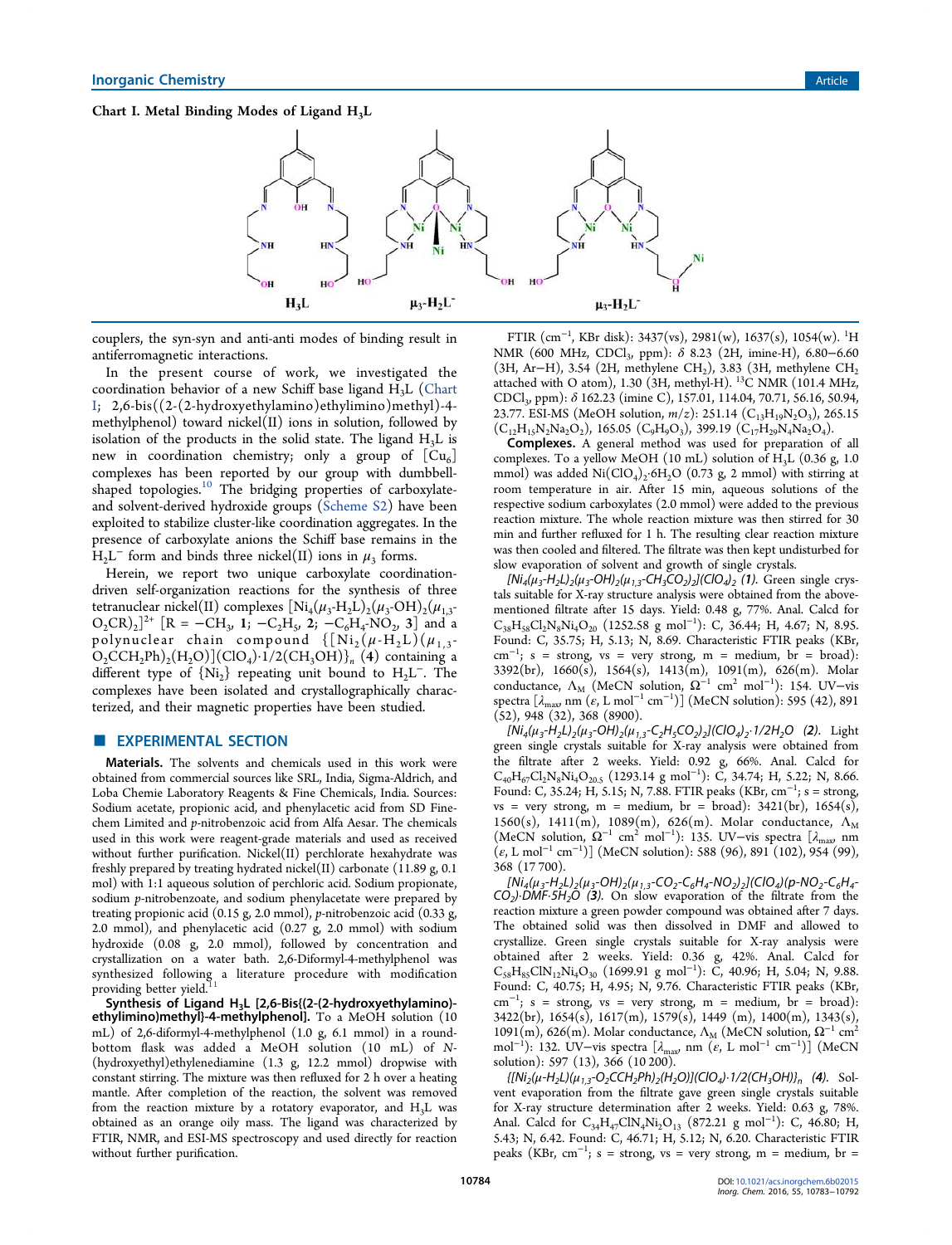# Scheme 1. Synthetic Route for Complexes 1−4



broad): 3378(br), 1655(s), 1578(s), 1422(m), 1099(s), 624(m). Molar conductance,  $\Lambda_{\rm M}$  (MeCN solution,  $\Omega^{-1}$  cm<sup>2</sup> mol<sup>-1</sup>): 155. UV– vis spectra  $\left[\lambda_{\text{max}}\right]$  nm  $\left(\varepsilon, L\right]$  mol<sup>-1</sup> cm<sup>-1</sup>)] (MeCN solution): 579 (102), 892 (72), 947 (44), 387 (5700).

Caution! *Though we have not faced any problem while dealing with the title compounds, complexes of metal ions containing organic ligands along with perchlorate counteranions are explosive in nature. Therefore, it is safe to prepare a small amount of sample and handle it with care.*

**Physical Measurements.** Elemental analyses  $(C, H, \text{ and } N)$  of the compounds were performed with a PerkinElmer model 240C elemental analyzer. A Shimadzu UV 3100 UV−vis−NIR spectrophotometer and a PerkinElmer RX1 spectrometer were used to record the solution electronic absorption spectra and FTIR spectra, respectively. The purity of the powder compounds was determined by powder Xray diffraction (see SI) patterns using a Bruker AXS X-ray diffractometer (40 kV, 20 mA) using Cu K $\alpha$  radiation ( $\lambda = 1.5418$ Å) within a 5–50° (2 $\theta$ ) angular range and a fixed-time counting of 4 s at  $25 \text{ °C}$ .

Magnetic Measurements. Direct current (dc) magnetic measurements were performed on polycrystalline samples of compounds 1−4 constrained in eicosane using a Quantum Design SQUID magnetometer equipped with a 5 T magnet in the School of Chemistry at the University of Glasgow. The dc measurements were carried out in the temperature range 290−2.0 K under an applied field of 1000 Oe. Data were corrected for the diamagnetism of the compound through the approximation that  $\chi_{\text{DIA}} \approx 0.5 \times MW \times 10^{-6} \text{ cm}^3 \text{ mol}^{-1} \text{ (MW)}$ molecular weight) and for the diamagnetic contributions of the sample holder and eicosane through measurements.

Crystal Data Collection and Refinement. Suitable single crystals of 1−4 were chosen for X-ray diffraction. The data were collected on a Nonius Kappa CCD for 1 and a Bruker SMART APEX-II CCD diffractometer for 2−4 using a graphite-monochromated Mo K $\alpha$  ( $\lambda$  = 0.71073 Å) radiation. The data were collected by  $\omega$  scan (width of 0.3° frame<sup>−</sup><sup>1</sup> ) method with a scan rate of 4 s per frame at 293 K for 1−3 and at 100 K for 4. Data processing and space group determination were performed with SAINT and XPREP software.<sup>12a</sup> The structures were solved by direct method using SHELXS-97<sup>12b</sup> and refined with the SHELXL  $(2014/7)^{12c}$  program package included into WINGX system Version 1.80.05.<sup>12d</sup> Data were corrected for Lorentz and polarization effects, and multiscan empirical absorption correction was applied using the SADABS program.<sup>13</sup> The locations of the heaviest atoms (Ni) were determined easily, and the difference Fourier maps were used to determine the position of O, N, and C. These atoms are refined anisotropically. The H atoms were incorporated at calculated

positions and refined with fixed geometry and riding thermal parameters with respect to their carrier atoms. Crystallographic diagrams were prepared using DIAMOND software.<sup>14</sup> A summary of the crystal data and relevant refinement parameters is provided in Table S1. CCDC 1491624, 1491625, 1491626, and 1491627 contain the supplementary crystallographic data for complexes 1−4.

# ■ RESULTS AND DISCUSSION

Synthetic Protocol. The Schiff base ligand 2,6-bis((2-(2 hydroxyethylamino)ethylimino)methyl)-4-methylphenol (H3L) was prepared (Scheme S3) following a modified literature procedure, $15$  and its reaction with nickel(II) perchlorate has been examined. The suitability of this ligand has been explored for the synthesis of multimetallic complexes. The reaction of  $Ni(CIO<sub>4</sub>)<sub>2</sub>·6H<sub>2</sub>O$  with  $H<sub>3</sub>L$  and different carboxylate salts  $[(\text{RCO}_2)\overset{\sim}{)}$ Na,  $\overline{R}$  = Me-, Et-,  $p$ -NO<sub>2</sub>-Ph-, PhCH<sub>2</sub>- $]$  in MeOH in a 2:1:1 molar ratio led to formation of compounds 1−4 (Scheme 1).

Use of sodium acetate in a MeOH solution provided a brown reaction mixture from which green block-shaped crystals were isolated in 75% yield. The C, H, N analysis and single-crystal Xray diffraction data (vide supra) confirm the formula for 1. Conductivity measurement results are characteristic of 1:1 electrolyte which is in accordance with the presence of dinuclear fragments in solution state, confirmed from ESI-MS experiment (vide supra). The formation of 1 can be demonstrated by eq 1, which clearly justifies the suitability of CH3COO<sup>−</sup> ions to produce HO<sup>−</sup> ions (vide infra, mass spectral analysis) to connect two nickel(II) ions initially in  $\{Ni_2(\mu - )\}$  $H<sub>2</sub>L)(\mu$ -OH)} fragments.

$$
2H_3L + 4Ni(ClO_4)_2.6H_2O + 6NaO_2CCH_3
$$
  
\n
$$
\xrightarrow{MeOH} [Ni_4(\mu_3-OH)_2(\mu - H_2L)_2(\mu_{1,3}-O_2CCH_3)_2](ClO_4)_2
$$
  
\n
$$
+ 6NaClO_4 + 4HO_2CCH_3 + 22H_2O
$$
 (1)

We examined the reactivity pattern of other carboxylate salts keeping the molar ratio of the reagents unchanged with the hope to obtain a new family of Ni<sup>4</sup> -based coordination aggregates. We were able to incorporate  $C_2H_5CO_2^-$  and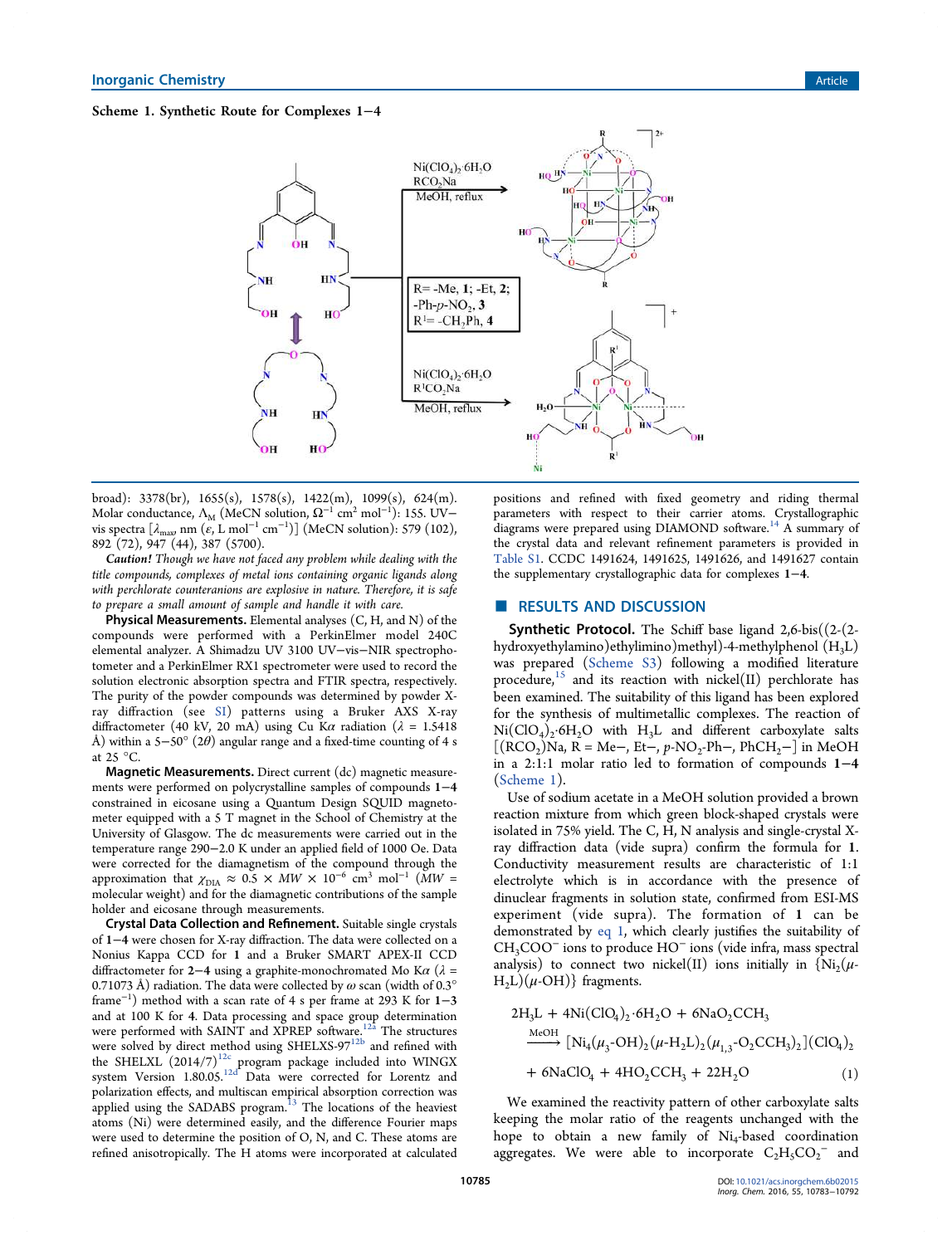$NO_2$ - $C_6H_4CO_2$ <sup>-</sup> within the  $Ni_4$ -based clusters 2 and 3, respectively. The reaction of  $\text{Ni}(\text{ClO}_4)_2$  6H<sub>2</sub>O with H<sub>3</sub>L and the respective carboxylate salts of sodium in a 2:1:1 molar ratio in MeOH led to the formation of 2 as green crystals and 3 as green powder from the reaction mixture in 66% and 42% yields. The formation of 2 and 3 can be summarized in eqs 2 and 3. The elemental analysis and molar conductivity data are consistent with the compositions for 2 and 3, respectively. In the latter case, slow crystallization from DMF medium for a longer time period trapped both  $NO_2 \text{-} C_6H_4CO_2^-$  and  $ClO_4^-$  in the crystal lattice.

$$
2H_3L + 4Ni(ClQ_4)_2.6H_2O + 6NaO_2CC_2H_5
$$
  
\n
$$
\xrightarrow{MeOH} [Ni_4(\mu_3\text{-}OH)_2(\mu\text{-}H_2L)_2(\mu_{1,3}\text{-}O_2CC_2H_5)_2]
$$
  
\n
$$
(ClO_4)_2. H_2O + 6NaClO_4 + 4HO_2CC_2H_5 + 21H_2O
$$
  
\n(2)

$$
2H_3L + 4Ni(CIO_4)_2.6H_2O + 6NaO_2CC_6H_4-NO_2
$$
  
\n
$$
\xrightarrow{MeOH} [Green powder] \xrightarrow{DMF} [Ni_4(\mu_3\text{-}OH)_2(\mu\text{-}H_2L)_2
$$
  
\n
$$
(\mu_{1,3}\text{-}O_2CC_6H_4\text{-}NO_2)_2] (ClO_4)(O_2CC_6H_4\text{-}NO_2)\text{-}DMF\text{-}SO(3)
$$

The reaction using the sodium salt of phenyl acetate did not lead to the generation of HO $^{-}$  ions in situ for the  $\mu\text{-}$ OH-based  $Ni<sub>4</sub>$  cubane formation. The reaction of  $H<sub>3</sub>L$  with  $Ni(CIO<sub>4</sub>)<sub>2</sub>$  in the presence of  $PhCH_2CO_2Na$  in a 1:2:2 molar ratio led to the formation of green crystals of 4 in good yield according to eq 4. The use of phenyl acetate directs a different course of aggregation for interconnected  $Ni<sub>4</sub>$  units in a 1D chain arrangement. As a result, complex 4 is formed as a 1D chain through coordination of dangling alcohol arms.

$$
nH_3L + 2nNi(ClQ_4)_2.6H_2O + 2nNa(O_2CCH_2Ph)
$$
  
\n
$$
\xrightarrow{MeOH} \{ [Ni_2(\mu - H_2L)(\mu_{1,3} - O_2CCH_2ph)_2(H_2O)](ClQ_4)(H_2O) \}_n + 2nNaClQ_4 + nHClQ_4 + 11nH_2O
$$
\n(4)

All four reactions in the presence of externally added bases like  $\mathrm{NEt}_3$ , NaOMe, or NaOEt resulted in green gummy masses not suitable for thorough physical characterization.

FTIR Spectral Characterization. The presence of nickel-(II)-bound alcohol arms, bridging HO− groups, and lattice water molecules in 1−4 is manifested by one broad band of medium intensity at 3392, 3421, 3422, and 3378 cm<sup>−</sup><sup>1</sup> and assigned to  $\tilde{\nu}_{\text{OH}}$  stretching. Band broadening is observed due to extensive H-bonding interactions (Figure S1 in SI). The stretching vibrations of nickel(II)-bound imine bonds ( $\tilde{\nu}_{C=N}$ ) are detected within 1654−1660 cm<sup>−</sup><sup>1</sup> for the four compounds. Examination of the carboxylate stretching frequencies helps us to identify the mode of bridging of the carboxylate moiety.<sup>16</sup> The asymmetric stretching vibration,  $\tilde{\nu}_{as(COO)}$ , of the carboxylate groups in 1−4 appears in the range of 1560−1579 cm<sup>-1</sup> , while the symmetric stretching vibration  $\tilde{\nu}_{s(COO)}$  is observed in the 1411–1449 cm<sup>-1</sup> range. The difference,  $\tilde{\nu}_{as(COO)} - \tilde{\nu}_{s(COO)}$  $= \Delta \tilde{\nu}$ , values (Table S4 in the SI) suggest a  $\mu_{1,3}$ -bridging mode for all carboxylate groups. Nonbridging monodentate carboxylate coordination to 3d metal ions leads to the observation of a  $\rm \check{g}$ reater magnitude of  $\Delta\tilde{\nu}$  at ca. 250 cm $^{-1}$ . The  $\Delta\overline{\nu}$  value for propionate is in good agreement with other reported values. $17$ The noncoordinated  $NO<sub>2</sub>-C<sub>6</sub>H<sub>4</sub>CO<sub>2</sub><sup>-</sup>$  counteranion in the lattice is confirmed from two medium-intensity peaks at 1617

 $(\tilde{\nu}_{as(COO)})$  and 1400  $\text{cm}^{-1}$   $(\tilde{\nu}_{s(COO)})$ . The presence of a NO<sub>2</sub>− group on the nickel(II)-bridged carboxylate function in 3 was observed as a strong peak at 1343 cm<sup>−</sup><sup>1</sup> due to a symmetric  $\tilde{\nu}_{s(N-O)}$  stretching vibration.<sup>18</sup> Corresponding higher energy asymmetric stretching vibration modes of the  $NO<sub>2</sub>$  group appear within 1550–1500 cm<sup>-1</sup> and merge with the carboxylate asymmetric stretching band. The perchlorate counteranions in *Td* symmetry in all four complexes exhibits a strong band at ~1090 cm<sup>-1</sup> for  $\nu_3(T_2)$  ( $\nu_{\text{ClO}}$ ) vibrational mode and a medium band at ~624 cm<sup>-1</sup> due to the  $\nu_4(T_2)$  ( $\delta_{\text{dOClO}}$ ) vibrational  $~$  modes.  $^{19}$ 

Powder X-ray Diffraction Patterns. The powder XRD patterns of the bulk materials of 1−4 were collected using a Bruker AXS X-ray diffractometer and compared with the simulated one derived from the single-crystal X-ray diffraction data. Figure S2 in the SI shows that the powder patterns are in good agreement with the simulated data. The difference in intensity is due to the orientation of the powder samples during the experiment. The similarity infers that the prepared powder samples are pure and have the exact composition of the single crystals.

Electronic Spectral Transitions. The appreciable solubility of the compounds in MeCN gave solutions suitable for identifying the electronic absorption bands in the 200−1200 nm range (Figure S3). Absorption bands with maxima ( $\lambda_{\text{max}}$ ) at 595 ( $\varepsilon = 42$  L mol<sup>-1</sup> cm<sup>-1</sup>), 588 ( $\varepsilon = 96$  L mol<sup>-1</sup> cm<sup>-1</sup>), 597 ( $\varepsilon$  $= 13 \text{ L mol}^{-1} \text{ cm}^{-1}$ , and 579 nm ( $\varepsilon = 102 \text{ L mol}^{-1} \text{ cm}^{-1}$ ) for 1, 2, 3, and 4, respectively, can be assigned to spin-allowed  $3A_{2g}(F) \rightarrow 3T_{1g}(P)$  transitions consistent with the slightly distorted octahedral environments around the nickel(II) centers.<sup>20</sup> The <sup>3</sup>A<sub>2g</sub>(F)  $\rightarrow$  <sup>3</sup>T<sub>1g</sub>(F) transitions were detected at 891 ( $\varepsilon = 52$  L mol<sup>-1</sup> cm<sup>-1</sup>), 891 ( $\varepsilon = 102$  L mol<sup>-1</sup> cm<sup>-1</sup>), and 892 nm ( $\varepsilon = 72$  L mol<sup>-1</sup> cm<sup>-1</sup>), while the third and lowest energy  ${}^3\mathrm{A}_{2\text{g}}(\mathrm{F}) \to {}^3\mathrm{T}_{2\text{g}}(\mathrm{F})$  transition bands were located at 948  $(\varepsilon = 32$  L mol<sup>-1</sup> cm<sup>-1</sup>), 954 ( $\varepsilon = 99$  L mol<sup>-1</sup> cm<sup>-1</sup>), and 947 nm ( $\varepsilon = 44$  L mol<sup>-1</sup> cm<sup>-1</sup>) for 1, 2, and 4, respectively. In the case of all four complexes, a very weak shoulder was observed near 730 nm for spin-forbidden  ${}^3A_{2g}(F) \rightarrow {}^1E_g(F)$  electronic transition.<sup>21</sup> The PhO<sup>−</sup>→ Metal charge transfer transition (LMCT) band was observed at 368 ( $\varepsilon = 8900$  L mol<sup>-1</sup> cm<sup>-1</sup>), 368 ( $\varepsilon = 17700$  L mol<sup>-1</sup> cm<sup>-1</sup>), 366 ( $\varepsilon = 10200$  L mol<sup>-1</sup> cm<sup>-1</sup>), and 387 nm ( $\varepsilon = 5700$  L mol<sup>-1</sup> cm<sup>-1</sup>) for 1, 2, 3, and 4, respectively. The intense absorptions at ∼250 nm ( $\varepsilon \approx 49\,400$ L mol<sup>-1</sup> cm<sup>-1</sup>) and shorter wavelength are due to intraligand  $\pi$  $\rightarrow \pi^*$  transitions.

Description of Crystal Structures.  $[Ni_4(\mu_3-H_2L)_2(\mu_3-H_3L)_3]$ OH)<sub>2</sub>( $\mu_{1,3}$ -CH<sub>3</sub>CO<sub>2</sub>)<sub>2</sub>](ClO<sub>4</sub>)<sub>2</sub> (1), [Ni<sub>4</sub>( $\mu_3$ -H<sub>2</sub>L)<sub>2</sub>( $\mu_3$ -OH)<sub>2</sub>( $\mu_{1,3}$ - $C_2H_5CO_2$ )<sub>2</sub>I(CIO<sub>4</sub>)<sub>2</sub>·1/2H<sub>2</sub>O (2), and  $[Ni_4(\mu_3-H_2L)(\mu_3-H_3L)]$  $\overline{OH}_2(\mu_{1,3}$ -O<sub>2</sub>C-C<sub>6</sub>H<sub>4</sub>-pNO<sub>2</sub>)<sub>2</sub>](ClO<sub>4</sub>)(p-NO<sub>2</sub>-C<sub>6</sub>H<sub>4</sub>-CO<sub>2</sub>) DMF  $5H<sub>2</sub>O$  (3). The molecular structure of the dicationic part of 1 is shown in Figure 1, and important bond lengths and angles are provided in Table S2 in the SI. The molecular structures of 2 and 3 are shown in Figure S4, and selected bond lengths and angles are listed in Table S2 in the SI. Both 1 and 2 crystallize in the tetragonal  $I\overline{4}_{2d}$  space group, while 3 crystallizes in the monoclinic *Cc* space group. In the case of 1 and 2 the structures consist of a tetrametallic dicationic complex unit  $[Ni_4(\mu_3$ -OH)<sub>2</sub>( $\mu_3$ -H<sub>2</sub>L)<sub>2</sub>( $\mu_{1,3}$ -O<sub>2</sub>CR)<sub>2</sub>]<sup>2+</sup> (RCO<sub>2</sub><sup>-</sup>; R= -CH<sub>3</sub>, -C<sub>2</sub>H<sub>5</sub>) and two perchlorate counteranions. In the case of 3, the coordination cluster unit  $[Ni_4(\mu_3\text{-OH})_2(\mu_3\text{-H}_2\text{L})_2(\mu_{1,3}\text{-O}_2\text{C}$  $(C_6H_4\text{-NO}_2)_2]^{2+}$  is crystallized out by one perchlorate and one carboxylate group each as charge-neutralizing anions.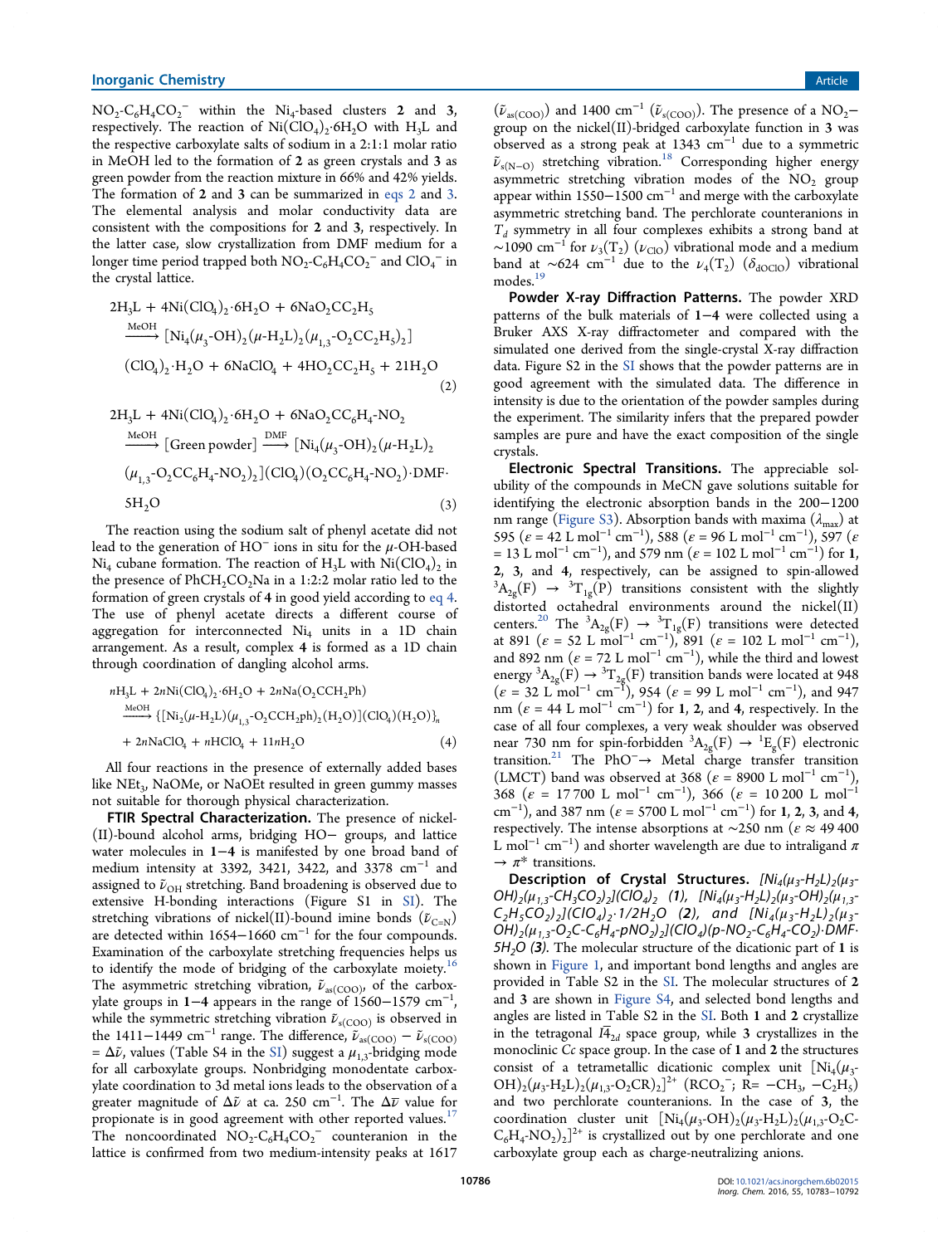

**Figure 1.** POV ray view of the  $\left[Ni_4(\mu_3-H_2L)_2(\mu_3\text{-}OH)_2(\mu_{1,3}\text{-}H_1)\right]$  $O_2$ CMe)<sub>2</sub>]<sup>2+</sup> unit in 1 with partial atom-numbering scheme. Counteranions are omitted for clarity. H atoms are shown only for bridging −OH groups. Color code: Ni green, N blue, O red, C black, H pink.

The tetranuclear complex units consist of two monodeprotonated (only the phenol unit) ligands  $(H_2L^-)$ , each of them delivering a set of  $N_4O$  donor atoms to the tetrametallic coordination cluster unit that organizes around two solvent water-derived  $\mu_3$ -OH groups  $(O4$  and  $O4^*)$  located at the two corners of the distorted cube. The Ni···Ni separations vary from 2.958 to 3.216 Å (Table S2 in SI). The molecular structure of 1 can be assumed to grow from spontaneous aggregation of two  $\{Ni_2(\mu\text{-}L)(\mu_2\text{-}OH)\}\$  units, within which the phenoxidohydroxido-bridged Ni1···Ni2 separation is shortest (2.9584 Å). Three faces are distinctly different due to the presence of capping carboxylates.

All four  $Ni<sup>II</sup>$  ions remain in a distorted *octahedral*  $N_2O_4$ coordination environment (Figure 2 and Figure S5 in the SI).



Figure 2. Core view of complex 1, with partial atom-numbering scheme. (Inset) Asymmetric dinuclear unit.

The Ni−O distances vary within the 2.008−2.210 Å range versus the Ni−N distances at 2.001−2.116 Å. The phenoxido bridges tune the Ni−O−Ni angles within the cube in the 89.05−101.44° range, while the HO<sup>−</sup> bridges record Ni−O−Ni angles in the 92.38−103.05° range. The double phenoxidobridged face records the longest Ni···Ni distance of 3.317, 3.329, and 3.304 Å for 1, 2, and 3, respectively, while the double hydroxido-bridged face has an intermediate separation of 3.216, 3.211, and 3.209 Å for 1, 2, and 3, respectively.<sup>22</sup> The  $\mu_3$ -phenoxido bridge supports, observed in  $1-3$ , for the growth of the cubes is exceptional in comparison to the  $\mu_3$ -OH bridges.  $\mu_3$ -OH and  $\mu_3$ -OMe bridges most readily can use three available lone pairs to bind three different metal ions. As a result both

hydroxido and methoxido groups can support cubane and dicubane structures quite readily. On the other hand,  $\mu_3$ bridging is not seen commonly with phenoxido ion. Only in a few cases it has been known for  $\left[Ni_4\right]$  and  $\left[Ni_6\right]$  complexes.<sup>23</sup> Within the  $Ni_4O_4$  cube clusters the  $Ni<sup>II</sup>$  centers in distorted *octahedral* geometry only help the formation of the cubic arrangement. On the other hand, tetrahedral O centers were responsible for the distortion in the cubic structure.

All three cationic complexes crystallize with perchlorate anions and water molecules. In the case of 1 and 2 the dangling hydroxyl groups of the ligand arms are engaged in intra- as well as intermolecular hydrogen-bonding interactions with each other. The perchlorate anions on the other hand establish hydrogen-bonding interactions with two  $\mu_3$ -OH groups per Ni<sub>4</sub> cubane. Such connectivity results in hydrogen-bonded doublechain structures within the crystal lattice of 1 and 2. The D···A distances range from 2.474 to 3.227 Å (Table S3), which confirms reasonably strong hydrogen-bonding interactions within the crystal lattice. Figure 3 and Figure S6 clearly describe the formation of H-bonded double-chain structures in 1 and 2, respectively.

In the case of 3 strong hydrogen-bonding interactions between pendant alcohol arms of the ligand and available carboxylate anions are responsible for the partial substitution of perchlorate anions within crystal lattice. Lattice water molecules also take part in hydrogen-bond formation, reinforcing the supramolecular hydrogen-bonding interaction to stabilize the aggregate further (Figure 4). The  $D \cdot \cdot A$  distances for all donors and acceptors involved in hydrogen-bonding range from 2.686 to 3.046 Å (Table S3), which confirms strong H-bonding interaction within the complexes. The D−H···A angles also fall in a wide range of 105−170°.

{[Ni<sub>2</sub>(µ-H<sub>2</sub>L)(µ<sub>1,3</sub>-O<sub>2</sub>CCH<sub>2</sub>Ph)<sub>2</sub>(H<sub>2</sub>O)](ClO<sub>4</sub>)·1/2(CH<sub>3</sub>OH)}<sub>n</sub> (**4**). Complex 4 crystallizes in the monoclinic  $P2<sub>1</sub>/c$  space group, and the asymmetric unit contains a ligand-bound dinuclear fragment  $[Ni_2(\mu - H_2L)(\mu_{1,3}-O_2CCH_2Ph)_2(H_2O)]^+$ . The molecular structure of 4 is shown in Figure 5, and selected bond lengths and angles are listed in Table S2. Compound 4 has a 1D coordination polymeric structure based on  $[Ni_2(\mu - H_2L)$ - $(\mu_{1,3}$ -O<sub>2</sub>CCH<sub>2</sub>Ph)<sub>2</sub>]<sup>+</sup> repeating units. The use of PhCH<sub>2</sub>CO<sub>2</sub><sup>-</sup> ions in the reaction medium did not generate HO<sup>−</sup> ions in good number to bridge two nickel(II) ions in comparison to  $\text{PhCH}_2\text{CO}_2$  ions. This is also matching with the least basic nature of the phenylacetate moiety among all four carboxylates used in this study. Coordination of carboxylate modulates the structure of the  $\{Ni_2(H_2L)\}$  fragment and fixes the position of the  $H_2L^-$  bridging hydroxido ion, which in turn helps in the organization of  $\{Ni_2\}$  fragments for the product.

The asymmetric units are linked through the coordination of a dangling alcohol −OH group of one end of a nickel(II) bound  $H_2L^-$  unit to one of the nickel(II) ions of the next unit. The distorted octahedral coordination geometry around two nickel(II) ions is shown in Figure 6.

The repeating  ${Ni<sub>2</sub>}$  fragment consists of one singly deprotonated  $H_2L^{\text{-}}$  ligand providing a set of  $N_4O_2$  donor atoms, two carboxylate bridges, and one coordinated water molecule. These  $\{Ni_2\}$  units are very loosely bridged by the oxygen atom (O2\*) of a dangling alcohol arm of the adjacent unit. The Ni−O distances in the 2.016−2.174 Å range are close to the Ni−N separations at 1.985−2.210 Å. The Ni−O(H) bond distance is 2.160 Å, while the Ni−Ow is the longest and has a bond length of 2.174 Å. The distorted octahedral environments around each Ni<sup>II</sup> ion are reflected in the variation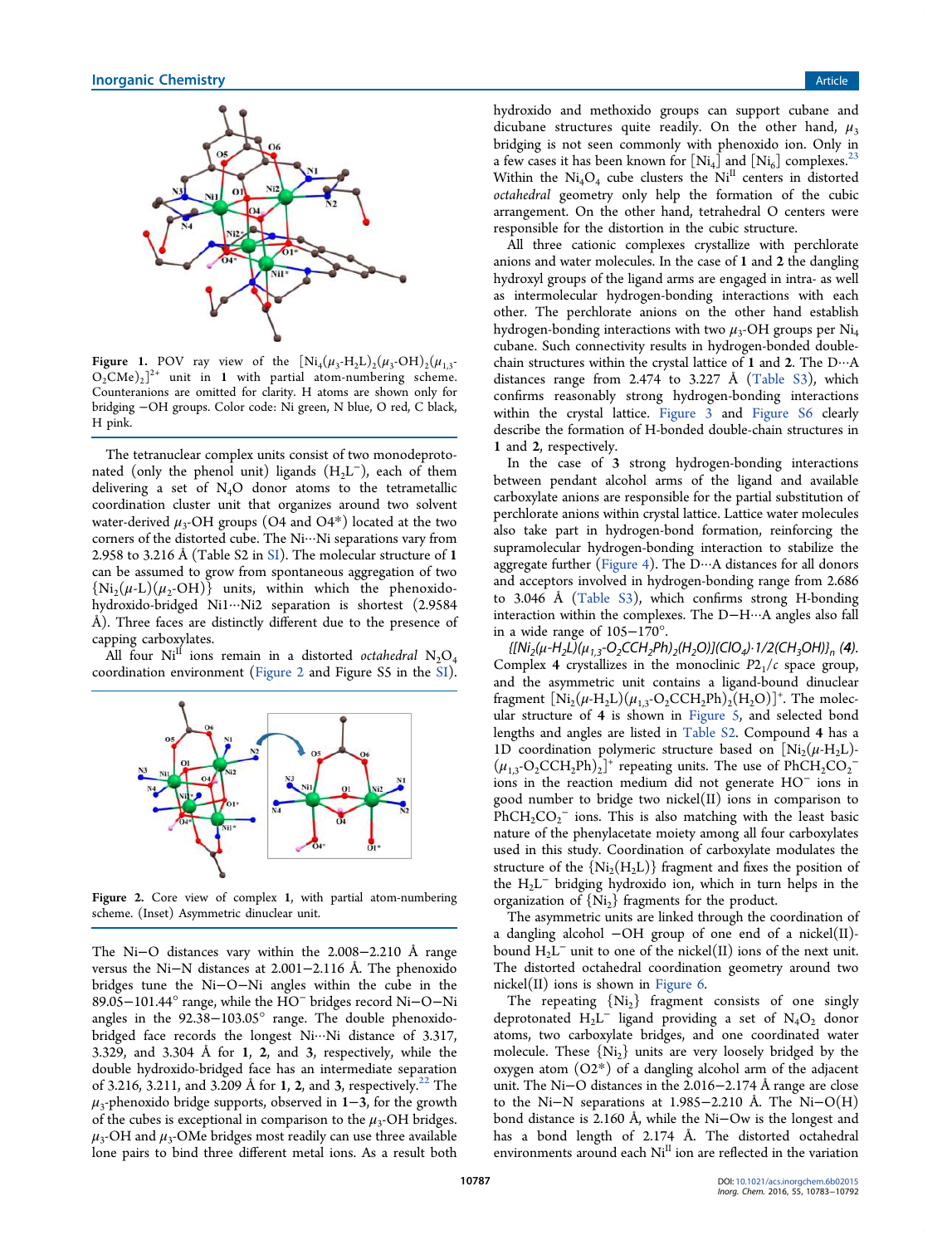

Figure 3. H-bonded double-chain formation in complex 1.



Figure 4. H-bonded aggregation in 3.



Figure 5. POV ray view of the cationic 1D chain (left) and dinuclear repeating unit  $[Ni_2(\mu - H_2L)(\mu_{1,3} - O_2CCH_2Ph)_2]^+$  in 4 with partial atom-numbering scheme. Counteranions and H atoms are omitted for clarity. Color code: Ni green, N blue, O red, C black.



Figure 6. Octahedral environments of two nickel(II) centers within the asymmetric unit of 4. Color code: Ni green, N blue, O red, C black.

of the cis and trans angles in the 79.4−99.7° and 169.5−174.3° ranges. The phenoxido (O1) and double carboxylato-bridged Ni $\cdots$ Ni distance is 3.435 Å, whereas the Ni $\cdots$ Ni separation within interdimeric units is in the 5.704−8.840 Å range (Figure 7).

Intramolecular hydrogen-bonding interactions further stabilize the weak interdinuclear link formed from alcoholic HO− coordination (Figure S7). Both the nickel(II)-bound −OH group  $(O2)$  and the dangling  $-OH$  arm  $(O3)$  within the  $\{Ni_2(H_2L)\}\$  fragment are hydrogen bonded to the O donors (O4 and O7) of bound carboxylates and one −NH (N2) group of another  $\{Ni_2(H_2L)\}\$  unit. Characteristic hydrogen-bonding parameters are listed in Table S3 in SI.

Mass Spectroscopic Identification of the Fragments. The existence of different  $\{Ni_2(H_2L)\}$ -based key fragments in solution were established from mass spectral (ESI-MS positive) analysis of compounds 1−4 in MeOH solutions (Figure S8− S11). Aggregation of these fragments resulted in the products during synthesis and crystallization in the solid state.

Complex 1: In the spectra of 1 in MeOH solution two intense peaks were obtained at  $m/z = 449.06$  (calcd 449.06) and 499.06 (calcd 499.10) which can be attributed to the  $[Ni_2L]^+$   $(C_{17}H_{25}N_4Ni_2O_3)$  and  $[Ni_2(HL)(OH)(CH_3OH)]^+$  $(C_{18}H_{31}N_4Ni_2O_5)$  fragments, respectively. The medium-intensity peak observed at  $m/z = 549.02$  (calcd 549.01) can be assigned to the fragment  $[Ni_2(HL)(ClO<sub>4</sub>)]^+$  $(C_{17}H_{26}CIN_4Ni_2O_7)$ . ESI-MS showed no evidence in support of a [Ni<sub>4</sub>] aggregate in the solution phase. The acetate-bound  ${N_i}_2$  fragment produced in solution is manifested by a small peak at  $m/z = 650.97$  (calcd 649.03) of molecular formula  $\left[\text{Ni}_2(\text{H}_2\text{L})(\text{OH})(\text{O}_2\text{CCH}_3)\text{-}\text{Na}\right]^+$   $(\text{C}_{19}\text{H}_{31}\text{ClN}_4\text{NaNi}_2\text{O}_{10})$ . During crystallization two such fragments collapse to yield 1 as crystals from solution.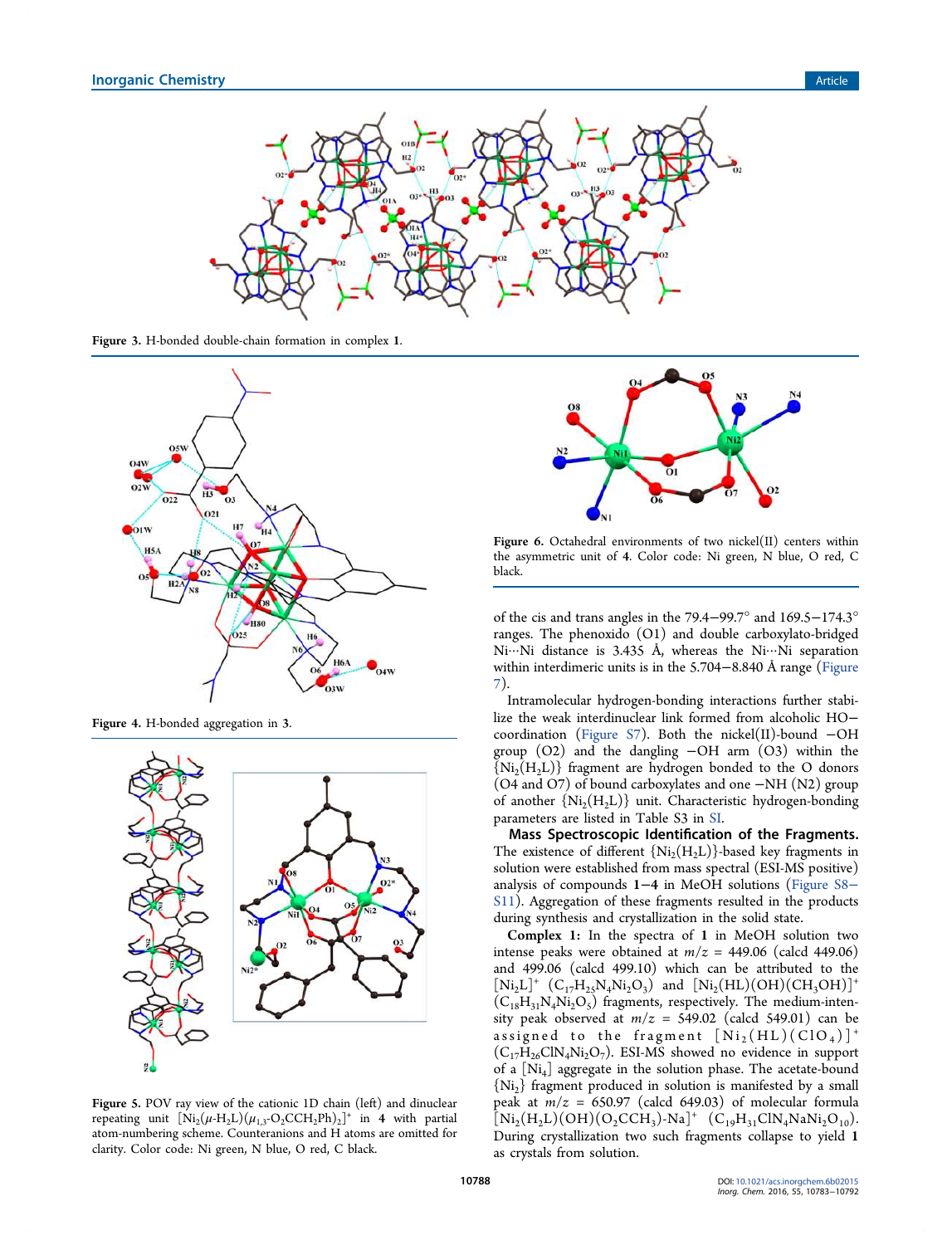

Figure 7. POV ray view of the 1D coordination chain containing a  $Ni_4$  repeating unit in 4 showing Ni…Ni separation (in Angstroms).

Complex 2: In this case the peaks at 449.06 and 549.02 for molecular fragments  $[Ni_2L]^+$  and  $[Ni_2(HL)(ClO_4)]^+$  are also present in the ESI-MS spectrum of 2 in MeOH. The base peak at  $m/z = 307.05$  (calcd 307.06) can be assigned to the hydrolyzed ligand part in the molecular fragment  $[Ni(HL')]^+$  $(C_{13}H_{17}N_2NiO_3)$ . The presence of a monocationic  ${Ni_2}$ fragment  $[Ni_2(H_2L)(ClO_4)(O_2CC_2H_5)]^+$   $(C_{20}H_{32}ClN_4Ni_2O_9)$ in solution phase, characteristic for bound  $C_2H_5CO_2^2$ , originating from 2 is confirmed by a medium-intensity peak at  $m/z = 623.10$  (calcd 623.05).

**Complex 3:** All previously mentioned peaks at  $m/z = 449.06$ , 499.06, and 549.02 for  $[Ni_2L]^+$ ,  $[Ni_2(HL)(OH)(CH_3OH)]^+$ , and  $[Ni_2(HL)(ClO_4)]^+$  fragments are present in the ESI-MS spectrum of 3 in MeOH. Additionally, the most characteristic *p*-nitrobenzoate-bound  ${Ni<sub>2</sub>}$  distinguishing fragment  $[Ni_2(HL)(p-NO_2-C_6H_4-CO_2)]^+$   $(C_{24}H_{30}N_5Ni_2O_7)$  in 3 has been identified by a medium-intensity peak in the ESI-MS spectrum at  $m/z = 616.08$  (calcd 616.09).

**Complex 4:** Along with the common peaks at  $m/z = 449.06$ and 549.02 in the ESI-MS of 4, the obtained distinctive and medium-intensity peak at  $m/z = 307.06$  can be assigned to the mononuclear nickel(II)-bound hydrolyzed ligand fragment  $[Ni(HL')]$ <sup>+</sup> (C<sub>13</sub>H<sub>17</sub>N<sub>2</sub>NiO<sub>3</sub>). Dissolution of 4 in MeOH resulted in the solution-stable monophenylacetate-bound dinuclear fragment  $[Ni_2(HL)(O_2CCH_2Ph)]^+$  $(C_{25}H_{33}N_4Ni_2O_5)$  and bis-phenylacetate-bound fragment  $[Ni_2(H_2L)(O_2CCH_2Ph)_2]^+$   $(C_{33}H_{41}N_4Ni_2O_7)$  corresponding to the characteristic peaks at  $m/z = 585.12$  (calcd 585.11) and 721.17 (calcd 721.16) in the ESI-MS spectrum.

The mass spectral (ESI-MS positive) evidence thus established the self-aggregation of dimeric fragments in one way for production of 1−3 and the polymeric nickel complex 4 via a different route.

Magnetic Studies. The temperature dependence of the molar magnetic susceptibility,  $\chi_M$ , of compounds 1–4 was measured under a magnetic field of 0.1 T over the temperature range 290−2 K. Figure 8 shows the plots of  $χ_MT$  versus temperature, *T*, for compounds 1 and 2 (compound 3 is omitted for clarity and shown in Figure S12 in the SI). At 290 K, the values of  $\chi_M T$  are 4.86, 4.96, and 5.13 cm<sup>3</sup> mol<sup>-1</sup> K for 1, 2, and 3, respectively, which are all in line with expected values for four uncoupled  $Ni<sup>II</sup>$  ions with  $g \approx 2.2$  within these multimetallic assemblies. On decreasing the temperature, 1−3 show a continual decrease in the value of  $\chi_{\rm M}T$ , which may be caused by predominant antiferromagnetic exchange interactions between the Ni<sup>II</sup> ions but also by zero-field splitting (zfs) and antiferromagnetic intermolecular interactions at low temperature.

These data were fitted with the program Phi  $2.0.^{24}$  The asymmetric nature of the cubanes means that they require four



Figure 8. Plot of  $\chi_M T$  vs *T* for 1 and 2. Solid lines represent fits of the data as described in the text.

different exchange interactions to be considered; Figure 9 illustrates the different faces found in compound 1. For 1−3,



Figure 9. View of the cubane core in 1, highlighting the different types of bridge on each face as described in the text.

the top and bottom faces of the distorted cubane were taken as those capped by the *syn*,*syn*-carboxylate groups and correspond to  $J_1$  between Ni1 and Ni2 and Ni1' and Ni2'; the two lateral, opposing faces bridged by one hydroxyl group and a phenoxy oxygen atom are represented by *J*<sup>2</sup> between Ni1 and Ni2′ and Ni2 and Ni1'. The coupling constant *J*<sub>3</sub> corresponds to the face bridged by two phenoxido O atoms, mediating the interaction between Ni2 and Ni2′, and *J*<sup>4</sup> corresponds to the pathway between Ni1 and Ni1′, which are bridged by two hydroxido groups. The same bridges and cubane faces are found in each complex and represented by the same coupling constant, but the exact label for the Ni<sup>II</sup> ions depends on the crystallographic symmetry. To avoid overparameterization of the fit, the *g* values were fixed, while the possible contribution from zfs associated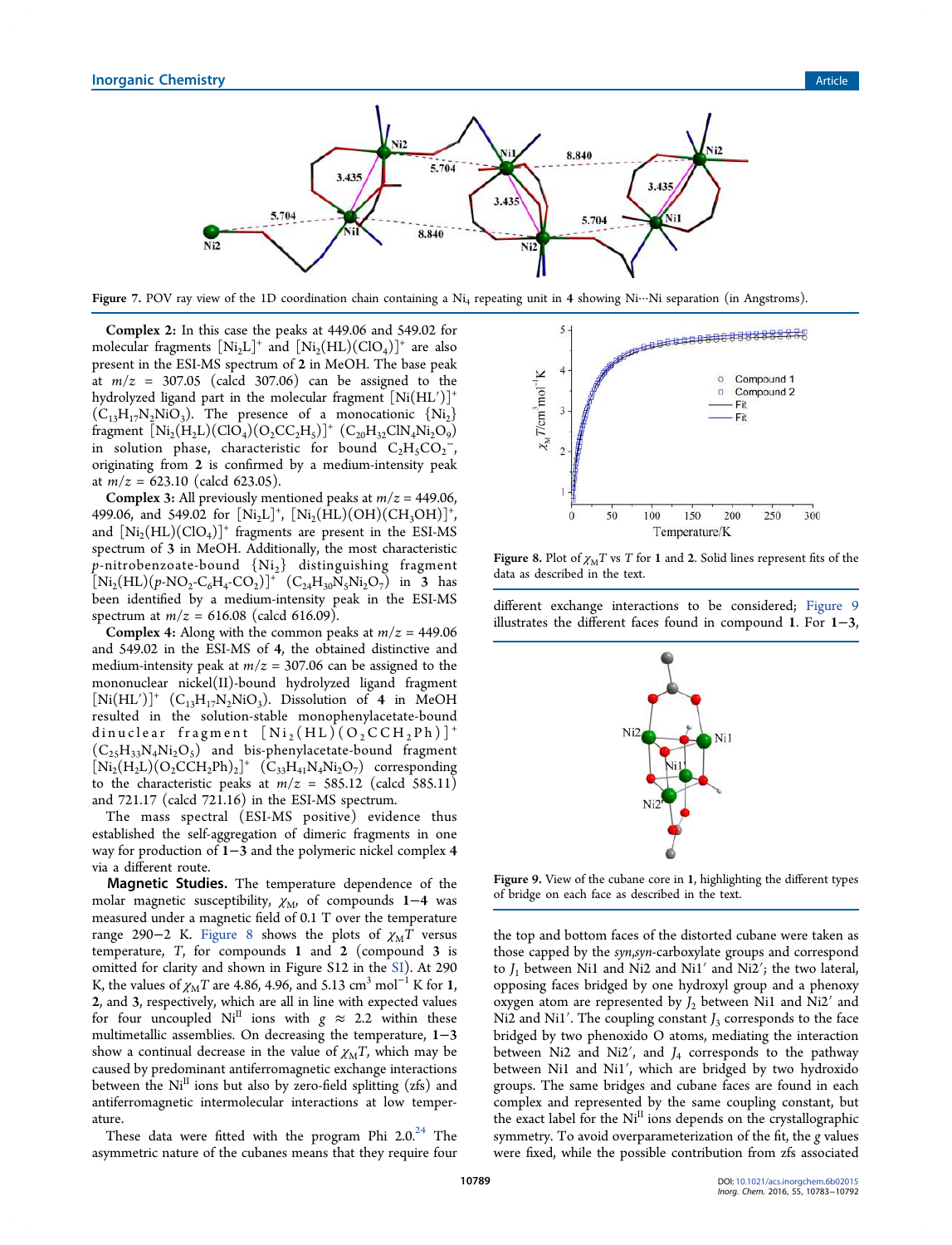with the  $Ni<sup>II</sup>$  ions was neglected. The Hamiltonian employed was

$$
\hat{H} = -2J_1(\hat{S}_{Ni1}\hat{S}_{Ni2} + \hat{S}_{Ni1}\hat{S}_{Ni2'}) - 2J_2(\hat{S}_{Ni1}\hat{S}_{Ni2'} + \hat{S}_{Ni1}\hat{S}_{Ni2})
$$

$$
-2J_3(\hat{S}_{Ni2}\hat{S}_{Ni2'}) - 2J_4(\hat{S}_{Ni1}\hat{S}_{Ni1'}) + g\mu_B H \sum_{i=1}^{4} \hat{S}_i
$$

The  $\chi_{\rm M}$ T curves resulting from these fits are shown in Figure 8, and the derived parameters are given in Table 1.

Table 1. Summary of the Exchange Interactions Derived from the Fits of the Magnetic Data for 1−3

| complex      | g    | $J_1$ (cm <sup>-1</sup> ) | $J_2$ (cm <sup>-1</sup> ) | $J_3$ (cm <sup>-1</sup> ) | $J_4$ (cm <sup>-1</sup> ) |
|--------------|------|---------------------------|---------------------------|---------------------------|---------------------------|
|              | 2.24 | $-2.03$                   | $+0.98$                   | $+0.32$                   | $-7.31$                   |
| $\mathbf{2}$ | 2.26 | $-2.58$                   | $+1.21$                   | $+0.70$                   | $-7.26$                   |
| 3            | 2.27 | $-2.03$                   | $+1.30$                   | $+0.04$                   | $-6.78$                   |

Previous magneto-structural correlations have shown that the average Ni−O−Ni angle is one of the most important parameters in deciding the nature and strength of the exchange coupling interactions mediated across the faces of a cubane.<sup>2</sup> At angles of approximately 99°, the exchange interaction between  $Ni<sup>II</sup>$  ions changes sign, with angles closer to  $90^{\circ}$ leading to stronger ferromagnetic coupling, while angles above 100° lead to antiferromagnetic coupling. Broadly, this trend is observed in compounds 1−3 (Table 1), where the interaction across the largest average Ni−O−Ni angle, *J*<sup>4</sup> [101.8(3)° in 1,  $101.9(2)$ <sup>o</sup> in 2, and  $102.5(3)$ <sup>o</sup> in 3], leads to the strongest antiferromagnetic coupling interaction between the  $Ni<sup>II</sup>$  ions. The exchange across the faces with average Ni−O−Ni angles that lie close to 99 $\degree$  is weaker [98.2(1) $\degree$  in 1, 97.9(1) $\degree$  in 2, and 98.5(1) $\degree$  in 3] and found to be ferromagnetic in all three cases. An exception to this correlation is provided by the interactions across the carboxylate-capped faces, which are found to be antiferromagnetic despite the average Ni−O−Ni angles for all three compounds lying close to 90 $^{\circ}$  [91.1(1) $^{\circ}$ , 90.9(1) $^{\circ}$ , and 91.6(1) $\degree$  for 1, 2, and 3, respectively]. However, the correlation established is considered<sup>26</sup> in only those cubanes that were bridged by  $\mu_3$ -OR groups (RO = hydroxido, methoxido, alkoxido, and phenoxido) and ignored those containing a secondary bridge such as carboxylate groups. Other previous papers have found the presence of *syn*,*syn*-carboxylate bridges to result in strong deviations from the coupling anticipated based on magneto-structural correlations, often favoring antiferromagnetic exchange. $20,27$ 

Figure 10 displays the plot of  $\chi_M T$  versus temperature, *T*, for compound 4. The room-temperature value of  $\chi_{\text{M}}T = 2.53 \text{ cm}^3$ mol<sup>-1</sup> K is in line with that expected for two uncoupled Ni<sup>II</sup> ions with  $g \approx 2.25$ . To fit the magnetic data with Phi 2.0, compound 4 was considered as discrete dinuclear units that are linked together into a chain. One coupling constant was considered between the Ni1 and the Ni2 ions  $(J_1)$ , and the interaction between the neighboring dimers and chains was introduced as an intermolecular interaction (*zJ*′). As with compounds 1−3, the *g* factors were assumed to be the same for each  $Ni<sup>H</sup>$  ion, and any zfs associated with the  $Ni<sup>H</sup>$  ions was neglected. The results of the fit yielded  $g = 2.29$ ,  $J_1 = -1.56$ cm<sup>-1</sup>, and  $zJ' = -0.93$  cm<sup>-1</sup>. The *g* value and strength of the antiferromagnetic coupling are in line with those previously observed for other comparable, triply bridged, dinuclear  $Ni<sup>II</sup>$ units.<sup>28</sup> Due to the model employed, the intermolecular



Figure 10. Plot of  $\chi_M T$  vs *T* for 4. Solid red line corresponds to the fit of the data described in the text. (Inset) Topology used for the exchange interactions.

interaction is larger than expected, because it takes into account intrachain interactions between dinuclear units, as well as any possible interchain interactions and any decrease in  $\chi_{\rm M}$ *T* caused by zfs.

#### ■ CONCLUSIONS

Utilization of the coordination potential of 2,6-bis[{2-(2 hydroxyethylamino)ethylimino}methyl]-4-methylphenol with nickel(II) perchlorate and aggregation propensity of the fragments thus formed have been studied in this work. In the presence of four different carboxylates these fragments led to the generation and isolation of two types of self-organized aggregates depending on the nature and number of bound carboxylate anions. The use of acetate, propionate, and *p*nitrobenzoate to phenylacetate groups in the reaction medium resulted in two distinct courses of aggregation reactions. In one case, three  $[Ni_4]$  coordination clusters have been grown from in-situ trapping of HO<sup>−</sup> ions from H2O of the reaction medium. In the other case, use of phenylacetate bridges provided a  $[Ni_2]_n$  chain complex through linking of  $\{Ni_2(\mu - )\}$  $H<sub>2</sub>L$ )<sup>3+</sup> units by dangling alcohol arms of the ligands. In the reaction medium  $H_2L^2$  was used initially to trap two  $Ni<sup>H</sup>$  ions, leaving behind available coordinating sites for hydroxide and carboxylate binding followed by assembly of two or more ligand-bound  $\{Ni_2(\mu - H_2L)\}^{3+}$  units for tetrameric  $[Ni_4]$  and interconnected [Ni<sup>2</sup> ]*n* complex formation. Two solvent-derived HO<sup>−</sup> groups present in one face of the [Ni<sub>4</sub>] distorted cube do bring Ni···Ni separations within 2.958−3.216 Å, whereas in the case of the polynuclear 1D chain the phenoxido and double carboxylato bridges result in shorter Ni···Ni separations of 3.435 Å, which is considerably shorter than the  $Ni··Ni$ separation within interdimeric units at 5.704−8.840 Å. In three of the discrete [Ni<sub>4</sub>] complexes the face-wise dependence of Ni−O−Ni angles for ferromagnetic and antiferromagnetic interactions was observed. In the case of complex 4, the single important coupling constant  $(J_1)$  was found to be antiferromagnetic in nature with a small value of  $-1.56$  cm<sup>-1</sup>. As a continuation of the work, we are exploring the bridging potential of in-situ-derived carbonate and externally available nitrate, cyanate, oxalate, sulfide, thiocyanate, peroxide, and azide ions systematically in this reaction protocol to obtain other types of self-assembled and interlinked  $[Ni_2]$  aggregates.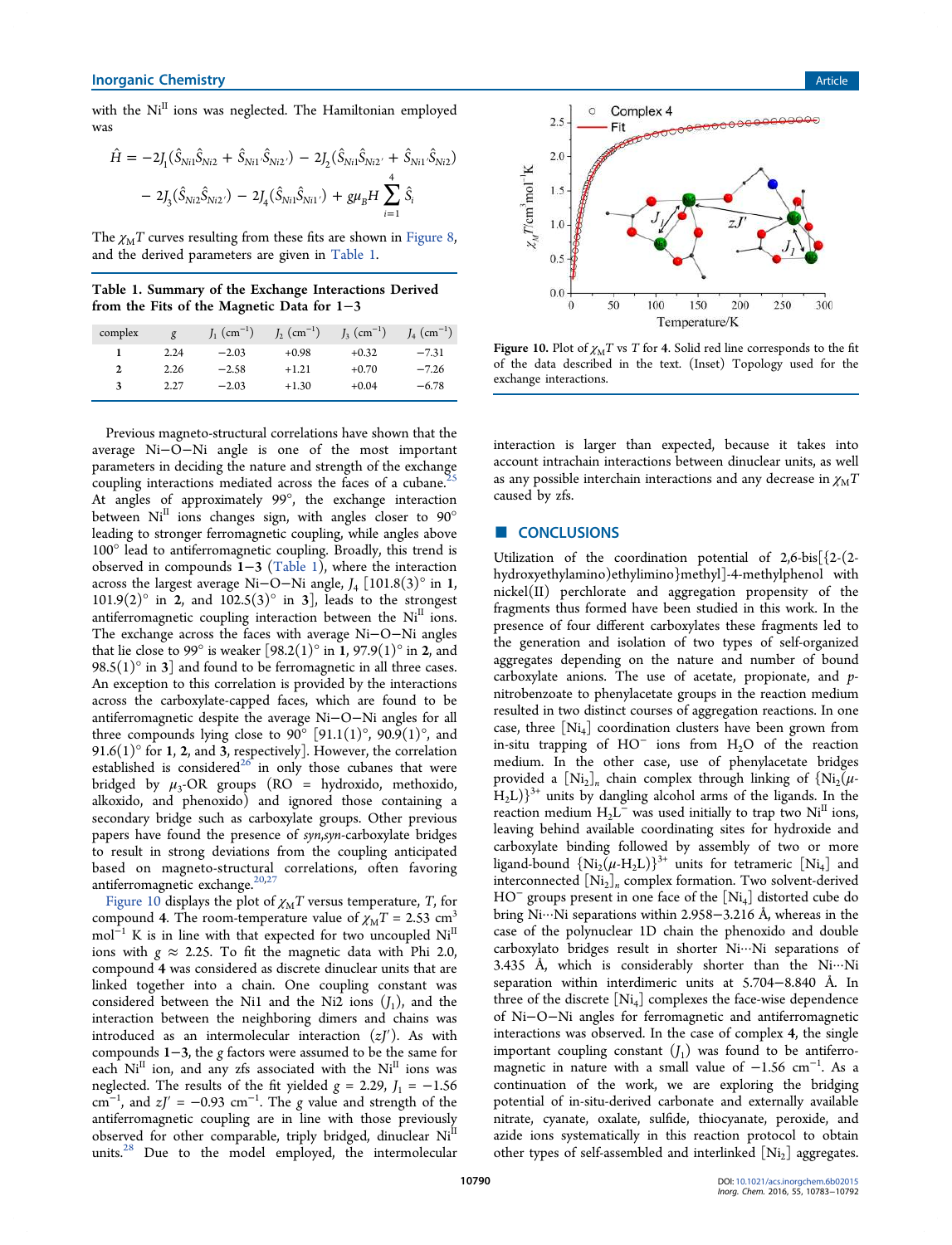#### ■ ASSOCIATED CONTENT

#### **6** Supporting Information

The Supporting Information is available free of charge on the ACS Publications website at DOI: 10.1021/acs.inorgchem.6b02015.

Topologies of nickel complexes known in the literature, metal binding modes of ancillary ligands, formation of H3L, FTIR spectra of 1−4, comparative powder XRD patterns of 1−4, charge transfer and d−d transition bands for 1−4, POV ray representation for  $[Ni_4(H_2L)_2(\mu_3\text{-}OH)_2(\mu_{1,3}\text{-}O_2CEt)_2]^{2+}$  unit in 2 and  $[Ni_4(H_2L)_2(\mu_3\text{-}OH)_2(\mu_{1,3}\text{-}O_2C\text{-}C_6H_4\text{-}NO_2)_2]^{2+}$  unit in 3 with partial atom-numbering scheme, core structures of 2 and 3, H-bonded double-chain formation within 2, intramolecular H bonding within 1D coordination polymer 4, ESI MS spectra of 1 in MeOH, ESI MS spectra of 2 in MeOH, ESI MS spectra of 3 in MeOH, ESI MS spectra of 4 in MeOH,  $\chi_M T$  versus *T* plot for 3, crystal data and structure refinement details for compounds 1−4, selected bond distances and bond angles for 1−4, hydrogen-bonding parameters for 1−4, and carboxylate stretching frequencies of complexes 1−4 (PDF)

X-ray crystallographic data (ZIP)

#### ■ AUTHOR INFORMATION

#### Corresponding Author

\*E-mail: dray@chem.iitkgp.ernet.in. Phone: (+91) 3222- 283324. Fax: (+91) 3222-82252.

#### **Notes**

The authors declare no competing financial interest.

#### ■ ACKNOWLEDGMENTS

K.C. is thankful to the Council of Scientific and Industrial Research, New Delhi, for financial support. We are also thankful to DST, New Delhi, for providing the Single Crystal X-ray Diffractometer facility to the Department of Chemistry, IIT Kharagpur, under its FIST program. The UK Engineering and Physical Sciences Research Council is thanked for financial support (grant ref EP/K033662/1).

# ■ REFERENCES

(1) (a) Aubin, S. M.; Dilley, N. R.; Pardi, L.; Krzystek, J.; Wemple, M. W.; Christou, G.; Hendrickson, D. N. Resonant magnetization tunneling in the trigonal pyramidal  $\text{Mn}^{\text{IV}}\text{Mn}^{\text{III}}_{3}$  complex  $\left[\text{Mn}_{4}\text{O}_{3}\text{Cl}_{3}\right]$ (O2CCH<sup>3</sup> )3 (dbm)<sup>3</sup> ]. *J. Am. Chem. Soc.* 1998, *120* (20), 4991−5004. (b) Gatteschi, D.; Sessoli, R. Quantum tunneling of magnetization and related phenomena in molecular materials. *Angew. Chem., Int. Ed.* 2003, *42* (3), 268−297. (c) Chen, S. Y.; Beedle, C. C.; Gan, P. R.; Lee, G. H.; Hill, S.; Yang, E. C. Half-integer spin heptanuclear singlemolecule magnet with an unusual  $\mathbf{Mn}^{\text{III}}{}_{6}\mathbf{Mn}^{\text{II}}$  exchange-coupled core. *Inorg. Chem.* 2012, *51* (8), 4448−4457. (d) Figuerola, A.; Tangoulis, V.; Ribas, J.; Hartl, H.; Brüdgam, I.; Maestro, M.; Diaz, C. Synthesis, crystal structure, and magnetic studies of oxo-centered trinuclear chromium (III) complexes: $[Cr_3(\mu_3\text{-}O)(\mu_2\text{-}PhCOO)_{6}(H_2O)_3]NO_3$ .  $4H_2O\cdot 2CH_3OH$ , a case of spin-frustrated system, and  $[Cr_3(\mu_3-O) (\mu_2\text{-PhCOO})_2(\mu_2\text{-OCH}_2\text{CH}_3)_2\text{(bpy)}_2\text{(NCS)}_3$ ], a new type of  $\text{[Cr}_3\text{O}]$ core. *Inorg. Chem.* 2007, *46* (26), 11017−11024.

(2) (a) Hazra, S.; Koner, R.; Lemoine, P.; Sañudo, E.; Mohanta, S. Syntheses, structures and magnetic properties of heterobridged dinuclear and cubane-type tetranuclear complexes of nickel(II) derived from a Schiff base ligand. *Eur. J. Inorg. Chem.* 2009, *2009*, 3458−3466. (b) Lu, Z.; Fan, T.; Guo, W.; Lu, J.; Fan, C. Synthesis, structure and

magnetism of three cubane Cu (II) and Ni (II) complexes based on flexible Schiff-base ligands. *Inorg. Chim. Acta* 2013, *400*, 191−196.

(3) Milios, C. J.; Winpenny, R. E. P. Cluster-based single-molecule magnets. *Struct. Bonding (Berlin, Ger.)* 2014, *164*, 1−119.

(4) Carretta, S.; Santini, P.; Amoretti, G.; Affronte, M.; Candini, A.; Ghirri, A.; Tidmarsh, I. S.; Laye, R. H.; Shaw, R.; McInnes, E. J. L. High-temperature slow relaxation of the magnetization in  $Ni<sub>10</sub>$ magnetic molecules. *Phys. Rev. Lett.* 2006, *97*, 207201.

(5) Krzystek, J.; Telser, J.; Pardi, L. A.; Goldberg, D. P.; Hoffman, B. M.; Brunel, L.-C. High-frequency and-field electron paramagnetic resonance of high-spin manganese (III) in porphyrinic complexes. *Inorg. Chem.* 1999, *38*, 6121−6129.

(6) (a) Gao, Y. Z.; Zhang, Y. A.; Zhang, J. Synthesis, structures, and magnetic properties of tetranuclear nickel and cobalt complexes with 2-mercaptobenzoxazole. *Inorg. Chem. Commun.* 2015, *54*, 85−88. (b) Reger, D. L.; Pascui, A. E.; Pellechia, P. J.; Smith, M. D.; Jezierska, J.; Ozarowski, A. Hydroxide-bridged cubane complexes of nickel (II) and cadmium (II): magnetic, EPR, and unusual dynamic properties. *Inorg. Chem.* 2014, *53*, 4325−4339.

(7) (a) Sieber, A.; Boskovic, C.; Bircher, R.; Waldmann, O.; Ochsenbein, S. T.; Chaboussant, G.; Güdel, H. U.; Kirchner, N.; van Slageren, J.; Wernsdorfer, W.; Neels, A.; Stoeckli-Evans, H.; Janssen, S.; Juranyi, F.; Mutka, H. Synthesis and spectroscopic characterization of a new family of Ni<sup>4</sup> spin clusters. *Inorg. Chem.* 2005, *44*, 4315− 4325. (b) Mandal, D.; Hong, C. S.; Kim, H. C.; Fun, H.-K.; Ray, D. A new  $[Ni_{4}]$  distorted cubane assembly on four solvent derived  $\mu_{3}$ – OMe corners: Solvent dependent formation and cleavage of exogenous bridges. *Polyhedron* 2008, *27*, 2372−2378. (c) Liu, S.; Wang, S.; Cao, F.; Fu, H.; Li, D.; Dou, J. Crystallization conditioncontrolled assembly of oxygen-bridged tetranuclear and hexanuclear Ni(II) clusters: syntheses, structures and properties. *RSC Adv.* 2012, *2*, 1310−1313. (d) Tandon, S. S.; Bunge, S. D.; Rakosi, R.; Xu, Z.; Thompson, L. K. Self-assembly of mixed-valence Co(II/III) and Ni(II) clusters: azide-bridged 1D single chain coordination polymers comprised of tetranuclear units, tetranuclear Co(II/III) complexes, ferromagnetically coupled azide-bridged tetranuclear, and hexanuclear Ni(II) complexes: synthesis, structural, and magnetic properties. *Dalton Trans.* 2009, 6536−6551. (e) Sarkar, M.; Clerac, R.; ́ Mathonière, C.; Hearns, N. G. R.; Bertolasi, V.; Ray, D. New  $\mu_4$ oxido-bridged copper benzoate quasi-tetrahedron and bis- $\mu_3$ -hydroxido-bridged copper azide and copper thiocyanate stepped cubanes: core conversion, structural diversity, and magnetic properties. *Inorg. Chem.* 2010, *49*, 6575−6585.

(8) (a) Papatriantafyllopoulou, C.; Stamatatos, T. C.; Wernsdorfer, W.; Teat, S. J.; Tasiopoulos, A. J.; Escuer, A.; Perlepes, S. P. Combining azide, carboxylate, and 2-pyridyloximate ligands in transition-metal chemistry: Ferromagnetic  $Ni<sup>H</sup><sub>5</sub>$  clusters with a bowtie skeleton. *Inorg. Chem.* 2010, *49*, 10486−10496. (b) Ghosh, A. K.; Shatruk, M.; Bertolasi, V.; Pramanik, K.; Ray, D. Self-assembled tetraand pentanuclear nickel(II) aggregates from phenoxido-based ligandbound {Ni2} fragments: Carboxylate bridge controlled structures. *Inorg. Chem.* 2013, *52*, 13894−13903.

(9) (a) Mukherjee, S.; Weyhermüller, T.; Bothe, E.; Wieghardt, K.; Chaudhuri, P. Single-atom O-bridged urea in a dinickel(II) complex together with  $Ni<sup>II</sup><sub>4</sub>$ ,  $Cu<sup>II</sup><sub>2</sub>$  and  $Cu<sup>II</sup><sub>4</sub>$  complexes of a pentadentate phenol-containing Schiff base with (O, N, O, N, O)-donor atoms. *Eur. J. Inorg. Chem.* 2003, *2003*, 863−875. (b) Colacio, E.; Domínguez-Vera, J. M.; Ghazi, M.; Kivekäs, R.; Klinga, M.; Moreno, J. M. Singly *anti-anti* carboxylate-bridged zig-zag chain complexes from a carboxylate-containing tridentate Schiff base ligand and  $M(hfac)_{2}$  [M =  $Mn^{II}$ ,  $Ni^{II}$ , and  $Cu^{II}$ ]: Synthesis, crystal structure, and magnetic properties. *Eur. J. Inorg. Chem.* 1999, *1999*, 441−445. (c) Cañadillas-Delgado, L.; Fabelo, O.; Pasán, J.; Delgado, F. S.; Lloret, F.; Julve, M.; Ruiz-Pérez, C. Unusual ( $\mu$ -aqua)bis( $\mu$ -carboxylate) bridge in homometallic  $M(II)$   $(M = Mn, Co$  and  $Ni)$  two-dimensional compounds based on the 1,2,3,4-butanetetracarboxylic acid: Synthesis, structure, and magnetic properties. *Inorg. Chem.* 2007, *46* (18), 7458−7465.

(10) Chattopadhyay, K.; Shaw, B. K.; Saha, S. K.; Ray, D. *Dalton Trans.* 2016, *45*, 6928−6938.